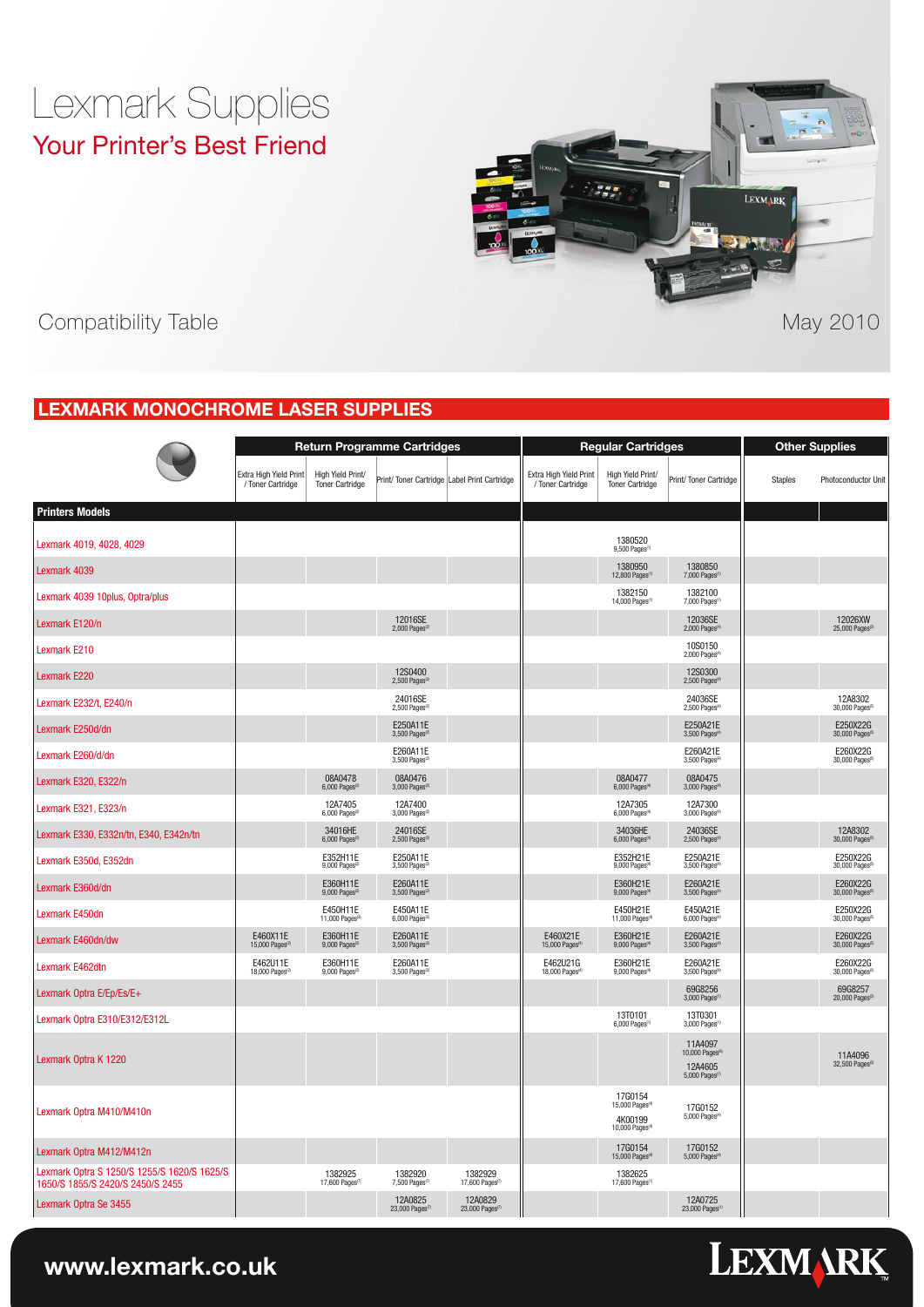#### **Lexmark Monochrome Laser Supplies**

|                                                                      |                                             |                                             | <b>Return Programme Cartridges</b>           |                                                                                    |                                             | <b>Regular Cartridges</b>                   |                                         | <b>Other Supplies</b>                                  |                                         |  |
|----------------------------------------------------------------------|---------------------------------------------|---------------------------------------------|----------------------------------------------|------------------------------------------------------------------------------------|---------------------------------------------|---------------------------------------------|-----------------------------------------|--------------------------------------------------------|-----------------------------------------|--|
|                                                                      | Extra High Yield Print<br>/ Toner Cartridge | High Yield Print/<br><b>Toner Cartridge</b> | Print/ Toner Cartridge Label Print Cartridge |                                                                                    | Extra High Yield Print<br>/ Toner Cartridge | High Yield Print/<br><b>Toner Cartridge</b> | Print/Toner Cartridge                   | <b>Staples</b>                                         | Photoconductor Unit                     |  |
| <b>Printers Models</b>                                               |                                             |                                             |                                              |                                                                                    |                                             |                                             |                                         |                                                        |                                         |  |
| Lexmark Optra T610/T610n/T612/T614/T614n/<br>T614nl/T616/T616n       |                                             | 12A5845<br>25,000 Pages <sup>(9)</sup>      | 12A5840<br>10,000 Pages <sup>®</sup>         | 12A5849<br>25,000 Pages <sup>(9)</sup>                                             |                                             | 12A5745<br>25,000 Pages <sup>®</sup>        | 12A5740<br>10,000 Pages <sup>(8)</sup>  |                                                        |                                         |  |
| Lexmark Optra W810/W810dn/W810n                                      |                                             |                                             |                                              |                                                                                    |                                             |                                             | 12L0250<br>20,000 Pages <sup>(1</sup>   |                                                        | 12L0251<br>90,000 Pages <sup>(3)</sup>  |  |
| Lexmark T420d/dn                                                     |                                             | 12A7415<br>10,000 Pages <sup>(2)</sup>      | 12A7410<br>5,000 Pages ${}^{2}$              |                                                                                    |                                             | 12A7315<br>10,000 Pages <sup>(4</sup>       | 12A7310<br>5,000 Pages <sup>(4</sup>    |                                                        |                                         |  |
| Lexmark T430/d/dn                                                    |                                             | 12A8425<br>12,000 Pages <sup>(2)</sup>      | 12A8420<br>6,000 Pages <sup>(2)</sup>        |                                                                                    |                                             | 12A8325<br>12,000 Pages <sup>(4</sup>       | 12A8320<br>6,000 Pages <sup>(4)</sup>   |                                                        |                                         |  |
| Lexmark T520/d/dn/n. T522/dn/n. X520. X522/s                         |                                             | 12A6835<br>20,000 Pages <sup>(2)</sup>      | 12A6830<br>7,500 Pages <sup>(2)</sup>        | 12A6839<br>20,000 Pages <sup>(2)</sup>                                             |                                             | 12A6735<br>20,000 Pages <sup>(4</sup>       | 12A6730<br>7,500 Pages <sup>(4)</sup>   |                                                        |                                         |  |
| Lexmark T620/dn/in/n, T622/dn/in/n, X620e                            |                                             | 12A6865<br>30,000 Pages <sup>(2)</sup>      | 12A6860<br>10,000 Pages <sup>(2)</sup>       | 12A6869<br>30,000 Pages <sup>(2</sup>                                              |                                             | 12A6765<br>30,000 Pages <sup>(4</sup>       | 12A6760<br>10,000 Pages <sup>®</sup>    |                                                        |                                         |  |
| Lexmark T630/VE/dn/n/n VE, X630                                      |                                             | 12A7462<br>21,000 Pages(2)                  | 12A7460<br>5,000 Pages <sup>(2)</sup>        | 12A7468<br>21,000 Pages <sup>2</sup>                                               |                                             | 12A7362<br>21,000 Pages <sup>(4)</sup>      | 12A7360<br>5,000 Pages <sup>(4</sup>    |                                                        |                                         |  |
| Lexmark T632/dtn/n/tn, T634/dn/dtn/dtnf/n/tn,<br>X632/e/s, X634dte/e | 12A7465<br>32,000 Pages <sup>(2)</sup>      | 12A7462<br>21,000 Pages <sup>(2)</sup>      | 12A7460<br>5,000 Pages $(2)$                 | 12A7468<br>21,000 Pages <sup>(2</sup>                                              | 12A7365<br>32,000 Pages <sup>®</sup>        | 12A7362<br>21,000 Pages <sup>(4</sup>       | 12A7360<br>5,000 Pages <sup>(4</sup>    | 11K3188<br>9,000 Per Box                               |                                         |  |
| Lexmark T640/dn/dtn/n, T642/dtn/n/tn                                 |                                             | 64016HE<br>21,000 Pages <sup>(2)</sup>      | 64016SE<br>6,000 Pages <sup>(2)</sup>        | 64004HE<br>21,000 Pages <sup>(2)</sup>                                             |                                             | 64036HE<br>21,000 Pages <sup>(4</sup>       | 64036SE<br>6,000 Pages <sup>(4</sup>    | 11K3188<br>9,000 Per Box                               |                                         |  |
| Lexmark T644/dtn/n/tn                                                | 64416XE<br>32,000 Pages <sup>(2</sup>       | 64016HE<br>21,000 Pages(2)                  | 64016SE<br>6,000 Pages <sup>(2)</sup>        | 64004HE<br>21,000 Pages <sup>(2)</sup>                                             | 64436XE<br>32,000 Pages <sup>®</sup>        | 64036HE<br>21,000 Pages <sup>(4</sup>       | 64036SE<br>6,000 Pages <sup>(4</sup>    | 11K3188<br>9,000 Per Box                               |                                         |  |
| Lexmark T650dn/dtn/n, T652dn/dtn/n                                   |                                             | T650H11E<br>25,000 Pages <sup>®</sup>       | T650A11E<br>7,000 Pages <sup>(2</sup>        | T650H04E<br>25,000 Pages <sup>®</sup>                                              |                                             | T650H21E<br>25,000 Pages <sup>(</sup>       | T650A21E<br>7,000 Pages <sup>(</sup>    | 25A0013<br>15,000 Per Box                              |                                         |  |
| Lexmark T654dn/dtn/n, T656dne, T656dne                               | T654X11E<br>36,000 Pages <sup>2</sup>       | T650H11E<br>25,000 Pages <sup>®</sup>       | T650A11E<br>7,000 Pages <sup>®</sup>         | T650H04E<br>25,000 Pages <sup>(2</sup><br>T654X04E<br>36,000 Pages <sup>(2</sup>   | T654X21E<br>36,000 Pages <sup>®</sup>       | T650H21E<br>25,000 Pages <sup>®</sup>       | T650A21E<br>7,000 Pages <sup>(4</sup>   | 25A0013<br>15,000 Per Box                              |                                         |  |
| Lexmark W812/dtn/tn                                                  |                                             |                                             |                                              |                                                                                    |                                             |                                             | 14K0050<br>12,000 Pages <sup>(4</sup>   |                                                        |                                         |  |
| Lexmark W820/dn/n, X820e                                             |                                             |                                             |                                              |                                                                                    |                                             |                                             | 12B0090<br>30,000 Pages <sup>®</sup>    |                                                        |                                         |  |
| Lexmark W840/dn/n                                                    |                                             |                                             |                                              |                                                                                    |                                             |                                             | W84020H<br>30,000 Pages <sup>®</sup>    | 25A0013<br>15,000 Per Box                              | W84030H<br>60,000 Pages(1)              |  |
| Lexmark W850dn/n                                                     |                                             |                                             |                                              |                                                                                    |                                             | W850H21G<br>35,000 Pages                    |                                         | 25A0013<br>15,000 Per Box                              | W850H22G<br>60,000 Pages <sup>(1)</sup> |  |
| Lexmark X203n, X204n                                                 |                                             |                                             | X203A11G<br>2,500 Pages <sup>(2)</sup>       |                                                                                    |                                             |                                             | X203A21G<br>2,500 Pages <sup>(4</sup>   |                                                        | X203H22G<br>25,000 Pages <sup>(5)</sup> |  |
| Lexmark X215                                                         |                                             |                                             |                                              |                                                                                    |                                             |                                             | 18S0090<br>3,200 Pages <sup>®</sup>     |                                                        |                                         |  |
| Lexmark X264dn, X363dn, X364dn/dw                                    |                                             | X264H11G<br>9,000 Pages <sup>(2)</sup>      | X264A11G<br>3,500 Pages <sup>(2)</sup>       |                                                                                    |                                             | X264H21G<br>9,000 Pages <sup>(4</sup>       | X264A21G<br>3,500 Pages <sup>(4</sup>   |                                                        | E260X22G<br>30,000 Pages <sup>(5)</sup> |  |
| Lexmark X340                                                         |                                             |                                             | X340A11G<br>2,500 Pages $^{(2)}$             |                                                                                    |                                             |                                             | X340A21G<br>2,500 Pages <sup>(4)</sup>  |                                                        | X340H22G<br>30,000 Pages <sup>(5)</sup> |  |
| Lexmark X342n                                                        |                                             | X340H11G<br>6,000 Pages <sup>(2</sup>       | X340A11G<br>$2,500$ Pages <sup>(2</sup>      |                                                                                    |                                             | X340H21G<br>6,000 Pages <sup>(4</sup>       | X340A21G<br>2,500 Pages <sup>(4</sup>   |                                                        | X340H22G<br>30,000 Pages <sup>(5</sup>  |  |
| <b>Lexmark X422</b>                                                  |                                             | 12A4715<br>12,000 Pages                     | 12A4710                                      |                                                                                    |                                             | 12A3715<br>12,000 Pages                     | 12A3710<br>6,000 Pages                  |                                                        |                                         |  |
| Lexmark X463de, X464de, X466de/dte/dwe                               | X463X11G<br>15,000 Pages <sup>(2</sup>      | X463H11G<br>9,000 Pages <sup>(2)</sup>      | X463A11G<br>3,500 Pages <sup>(2)</sup>       |                                                                                    | X463X21G<br>15,000 Pages <sup>(4</sup>      | X463H21G<br>9,000 Pages <sup>(4)</sup>      | X463A21G<br>3,500 Pages <sup>(4</sup>   |                                                        | E260X22G<br>30,000 Pages <sup>(5)</sup> |  |
| Lexmark X642e                                                        |                                             | X644H11E<br>21,000 Pages(2)                 | X644A11E<br>10,000 Pages <sup>(2)</sup>      |                                                                                    |                                             | X644H21E<br>21,000 Pages <sup>(4</sup>      | X644A21E<br>10,000 Pages <sup>®</sup>   |                                                        |                                         |  |
| Lexmark X644e, X646dte/e/ef                                          | X644X11E<br>32,000 Pages <sup>(2)</sup>     | X644H11E<br>21,000 Pages <sup>(2)</sup>     | X644A11E<br>10,000 Pages <sup>(2)</sup>      |                                                                                    | X644X21E<br>32,000 Pages <sup>(4</sup>      | X644H21E<br>21,000 Pages <sup>(4)</sup>     | X644A21E<br>10,000 Pages <sup>(4)</sup> | 11K3188<br>9,000 Per Box                               |                                         |  |
| Lexmark X651de, X652de                                               |                                             | X651H11E<br>25,000 Pages <sup>(2)</sup>     | X651A11E<br>7,000 Pages <sup>(2)</sup>       | X651H04E<br>25,000 Pages <sup>(2)</sup>                                            |                                             | X651H21E<br>25,000 Pages <sup>(4)</sup>     | X651A21E<br>7,000 Pages <sup>(4</sup>   |                                                        |                                         |  |
| Lexmark X654de, X656de/dte, X658dfe/dme/<br>dtfe/dtme                | X654X11E<br>36,000 Pages <sup>(2</sup>      | X651H11E<br>25,000 Pages <sup>(2)</sup>     | X651A11E<br>7,000 Pages <sup>(2)</sup>       | X651H04E<br>25,000 Pages <sup>(2)</sup><br>X654X04E<br>36,000 Pages <sup>(2)</sup> | X654X21E<br>36,000 Pages <sup>(4</sup>      | X651H21E<br>25,000 Pages <sup>(4</sup>      | X651A21E<br>7,000 Pages <sup>(4</sup>   | 25A0013<br>15,000 Per Box                              |                                         |  |
| Lexmark X850e/e VE3/e VE4, X852e, X854e                              |                                             |                                             |                                              |                                                                                    |                                             |                                             | X850H21G<br>30,000 Pages <sup>(4</sup>  | 21Z0357<br>20,000 Per Box<br>25A0013<br>15,000 Per Box | X850H22G(10)                            |  |
| Lexmark X860de, X862de, X864de                                       |                                             |                                             |                                              |                                                                                    |                                             | X860H21G<br>35,000 Pages <sup>(4</sup>      |                                         | 21Z0357<br>20,000 Per Box<br>25A0013<br>15,000 Per Box | $X860H22G^{(10)}$                       |  |

The following supplies are designed for use only in Europe, Middle East and Africa: E120, E232, E330, E332, E240, E350, E350, E350, E450, E360, E360, E460, T640, T640, T644, T650, T652, T654,<br>X642, X644, X646, X651, X652,

(1) Based on approximately 5% print coverage. (2) Average standard page yield value declared in accordance with ISO/IEC 19752. Use and return empty only to Lexmark. (3) Actual Yield may vary based on factors such as number estimate based on 3 average letter/A4-size pages per print job. Actual Yield may vary based on other factors such as device speed, paper size and feed orientation, toner coverage, tray source, percentage of black-only prin *vary based on other factors such as device speed, paper size and feed orientation, toner coverage, tray source, percentage of black-only printing and average print job complexity.*

**LEXMARK**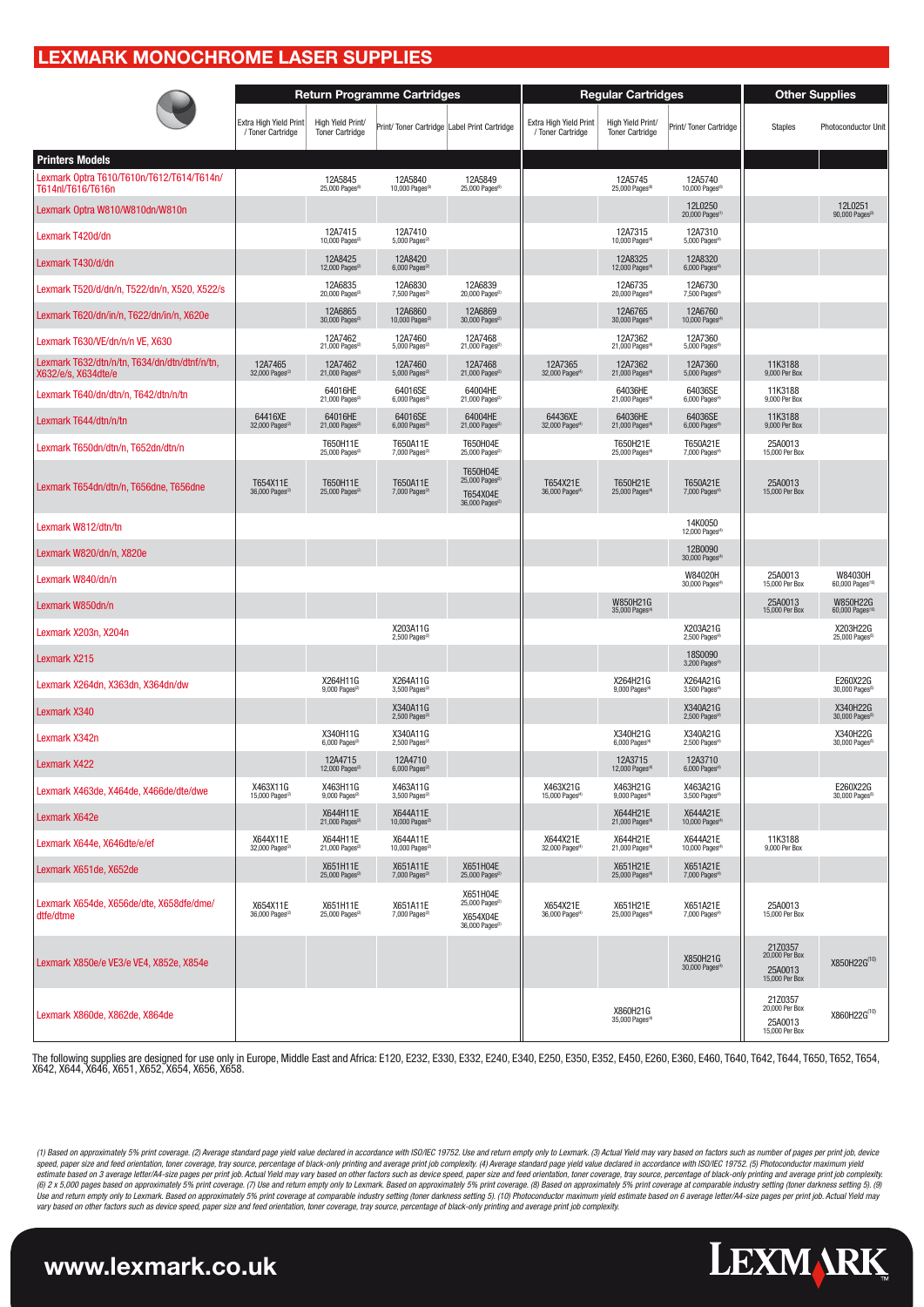### **Lexmark Colour Laser Supplies**

|                                                          |                                         |                                         |                                          |                                        |                                                            |                                                       | <b>Return Programme Cartridges</b>                    |                                                     |                                                                   |                                                                               |                                                                              |                                                                              |
|----------------------------------------------------------|-----------------------------------------|-----------------------------------------|------------------------------------------|----------------------------------------|------------------------------------------------------------|-------------------------------------------------------|-------------------------------------------------------|-----------------------------------------------------|-------------------------------------------------------------------|-------------------------------------------------------------------------------|------------------------------------------------------------------------------|------------------------------------------------------------------------------|
|                                                          |                                         |                                         | Extra High Yield Print / Toner Cartridge |                                        |                                                            |                                                       | <b>High Yield Print/ Toner Cartridge</b>              |                                                     |                                                                   |                                                                               | <b>Print/ Toner Cartridge</b>                                                |                                                                              |
|                                                          | Black                                   | Cyan                                    | Magenta                                  | Yellow                                 | Black                                                      | Cyan                                                  | Magenta                                               | Yellow                                              | Black                                                             | Cyan                                                                          | Magenta                                                                      | Yellow                                                                       |
| <b>Printers Models</b>                                   |                                         |                                         |                                          |                                        |                                                            |                                                       |                                                       |                                                     |                                                                   |                                                                               |                                                                              |                                                                              |
| Lexmark C522n                                            |                                         |                                         |                                          |                                        |                                                            |                                                       |                                                       |                                                     | C5220KS<br>4,000 Pages <sup>(1</sup>                              | C5220CS<br>3,000 Pages <sup>(1</sup>                                          | C5220MS<br>3,000 Pages <sup>(1</sup>                                         | C5220YS<br>3,000 Pages <sup>(1</sup>                                         |
| Lexmark C524/dn/dtn/n                                    |                                         |                                         |                                          |                                        | C5240KH<br>8,000 Pages(1)                                  | <b>C5240CH</b><br>5,000 Pages <sup>(1</sup>           | C5240MH<br>5,000 Pages <sup>(1</sup>                  | C5240YH<br>$5,000$ Pages <sup><math>1</math></sup>  | <b>C5220KS</b><br>4,000 Pages <sup>(1</sup>                       | <b>C5220CS</b><br>3,000 Pages <sup>(1)</sup>                                  | <b>C5220MS</b><br>3,000 Pages <sup>(1)</sup>                                 | C5220YS<br>3,000 Pages <sup>(1</sup>                                         |
| Lexmark C530dn                                           |                                         |                                         |                                          |                                        |                                                            |                                                       |                                                       |                                                     | C5200KS<br>1,500 Pages <sup>(1</sup><br>C5220KS<br>4,000 Pages(1) | C5200CS<br>1,500 Pages <sup>(1</sup><br>C5220CS<br>3,000 Pages <sup>(1)</sup> | C5200MS<br>1,500 Pages <sup>(1</sup><br>C5220MS<br>3,000 Pages <sup>(1</sup> | C5200YS<br>1,500 Pages <sup>(1</sup><br>C5220YS<br>3,000 Pages <sup>(1</sup> |
| Lexmark C532dn/n                                         |                                         |                                         |                                          |                                        |                                                            | C5240CH<br>5,000 Pages                                | C5240MH<br>5,000 Pages <sup>(1</sup>                  | C5240YH<br>5,000 Pages                              | C5220KS<br>4,000 Pages <sup>(1</sup>                              | C5220CS<br>3,000 Pages <sup>(1</sup>                                          | C5220MS<br>3,000 Pages <sup>(1</sup>                                         | C5220YS<br>3,000 Pages <sup>(1</sup>                                         |
| Lexmark C534dn/dtn/n                                     |                                         | C5340CX<br>7,000 Pages(1)               | C5340MX<br>7,000 Pages(1)                | C5340YX<br>7,000 Pages <sup>(1)</sup>  | C5240KH<br>8,000 Pages(1)                                  | C5240CH<br>5,000 Pages <sup>(1</sup>                  | C5240MH<br>5,000 Pages <sup>(1</sup>                  | C5240YH<br>5,000 Pages <sup>(1</sup>                | C5220KS<br>4,000 Pages <sup>(1)</sup>                             | C5220CS<br>3,000 Pages <sup>(1)</sup>                                         | C5220MS<br>3,000 Pages <sup>(1</sup>                                         | C5220YS<br>3,000 Pages <sup>(1</sup>                                         |
| Lexmark C540n, C543dn, X543dn                            |                                         |                                         |                                          |                                        | <b>C540H1KG</b><br>$2,500$ Pages <sup><math>1</math></sup> | C540H1CG<br>$2,000$ Pages $(1)$                       | C540H1MG<br>$2,000$ Pages <sup><math>(1)</math></sup> | C540H1YG<br>$2,000$ Pages <sup><math>1</math></sup> | C540A1KG<br>1,000 Pages <sup>(1</sup>                             | C540A1CG<br>$1,000$ Pages <sup><math>(1)</math></sup>                         | C540A1MG<br>1,000 Pages <sup>(1)</sup>                                       | C540A1YG<br>$1,000$ Pages $1$                                                |
| Lexmark C544dn/dtn/dw/n, X544dn/dtn/<br>dw/n             | C544X1KG<br>6,000 Pages <sup>(1</sup>   | C544X1CG<br>4,000 Pages <sup>(1)</sup>  | C544X1MG<br>4,000 Pages <sup>(1)</sup>   | C544X1YG<br>4,000 Pages <sup>(1</sup>  | C540H1KG<br>2,500 Pages <sup>(1)</sup>                     | C540H1CG<br>2,000 Pages <sup>(1</sup>                 | C540H1MG<br>2,000 Pages <sup>®</sup>                  | C540H1YG<br>2,000 Pages <sup>(1</sup>               | C540A1KG<br>1,000 Pages <sup>(1</sup>                             | C540A1CG<br>1,000 Pages <sup>(1)</sup>                                        | C540A1MG<br>1,000 Pages <sup>(1</sup>                                        | C540A1YG<br>1,000 Pages <sup>(1</sup>                                        |
| Lexmark C546dtn, X546dtn                                 | C546U1KG<br>8,000 Pages <sup>(1)</sup>  | C544X1CG<br>4,000 Pages(1)              | C544X1MG<br>4,000 Pages <sup>(1)</sup>   | C544X1YG<br>4,000 Pages <sup>(1</sup>  | C540H1KG<br>2,500 Pages(1)                                 | C540H1CG<br>$2,000$ Pages <sup><math>(1)</math></sup> | C540H1MG<br>2,000 Pages <sup>(1</sup>                 | C540H1YG<br>2,000 Pages                             | C540A1KG<br>1,000 Pages <sup>(1</sup>                             | C540A1CG<br>1,000 Pages <sup>(1)</sup>                                        | C540A1MG<br>1,000 Pages <sup>(1)</sup>                                       | C540A1YG<br>1,000 Pages <sup>(1</sup>                                        |
| Lexmark C734dn/dtn/dw/n, X734de                          |                                         |                                         |                                          |                                        |                                                            |                                                       |                                                       |                                                     | C734A1KG<br>8.000 Pages <sup>(1)</sup>                            | C734A1CG<br>6,000 Pages <sup>(1)</sup>                                        | C734A1MG<br>6,000 Pages <sup>(1)</sup>                                       | C734A1YG<br>$6.000$ Pages <sup>(1</sup>                                      |
| Lexmark C736dn/dtn/n, X736de, X738de/<br>dte             |                                         |                                         |                                          |                                        | C736H1KG<br>12,000 Pages <sup>(1</sup>                     | C736H1CG<br>10,000 Pages <sup>(1</sup>                | C736H1MG<br>10,000 Pages <sup>(1)</sup>               | C736H1YG<br>10,000 Pages                            | C734A1KG<br>8,000 Pages <sup>(1</sup>                             | C734A1CG<br>6,000 Pages <sup>(1)</sup>                                        | C734A1MG<br>6,000 Pages <sup>(1)</sup>                                       | C734A1YG<br>6,000 Pages <sup>(1</sup>                                        |
| Lexmark C750/dn/dtn/fn/in/n, X750e                       |                                         |                                         |                                          |                                        | 10B042K<br>15,000 Pages <sup>(2)</sup>                     | 10B042C<br>15,000 Pages <sup>(2)</sup>                | 10B042M<br>15,000 Pages <sup>(2)</sup>                | 10B042Y<br>15,000 Pages <sup>(2)</sup>              | 10B041K<br>$6,000$ Pages <sup>(2)</sup>                           | 10B041C<br>$6,000$ Pages <sup><math>2</math></sup>                            | 10B041M<br>$6,000$ Pages <sup>(2)</sup>                                      | 10B041Y<br>$6,000$ Pages <sup>(2</sup> )                                     |
| Lexmark C752/Ldn/Ldtn/Ln, C760/dn/dtn/n                  |                                         |                                         |                                          |                                        |                                                            |                                                       |                                                       |                                                     | 15G041K<br>$6,000$ Pages <sup>(2)</sup>                           | 15G041C<br>$6,000$ Pages <sup><math>2</math></sup>                            | 15G041M<br>$6,000$ Pages <sup><math>2</math></sup>                           | 15G041Y<br>$6,000$ Pages <sup><math>2</math></sup>                           |
| Lexmark C752/dn/dtn/fn/n, C762/dn/dtn/n,<br>X752e, X762e |                                         |                                         |                                          |                                        | 15G042K<br>15,000 Pages <sup>(2)</sup>                     | 15G042C<br>15,000 Pages <sup>2</sup>                  | 15G042M<br>15,000 Pages <sup>(2</sup>                 | 15G042Y<br>15,000 Pages <sup>(2</sup>               | 15G041K<br>6,000 Pages <sup>(2)</sup>                             | 15G041C<br>6,000 Pages <sup>2</sup>                                           | 15G041M<br>6,000 Pages <sup>(2)</sup>                                        | 15G041Y<br>6,000 Pages(2)                                                    |
| Lexmark C770dn/dtn/n                                     |                                         |                                         |                                          |                                        | <b>C7700KH</b><br>10,000 Pages <sup>(2)</sup>              | <b>C7700CH</b><br>10,000 Pages <sup>(2)</sup>         | <b>C7700MH</b><br>10,000 Pages $\mathbb{Z}$           | <b>C7700YH</b><br>10.000 Pages <sup>(2</sup>        | <b>C7700KS</b><br>6,000 Pages <sup>(2)</sup>                      | C7700CS<br>$6,000$ Pages $^{2}$                                               | <b>C7700MS</b><br>6,000 Pages <sup>(2)</sup>                                 | C7700YS<br>$6,000$ Pages <sup>(2)</sup>                                      |
| Lexmark C772dn/dtn/n, X772e                              | C7720KX<br>15,000 Pages <sup>(2)</sup>  | C7720CX<br>15,000 Pages <sup>(2)</sup>  | C7720MX<br>15,000 Pages <sup>2</sup>     | C7720YX<br>15,000 Pages <sup>(2)</sup> | <b>C7700KH</b><br>10,000 Pages <sup>(2)</sup>              | C7700CH<br>10,000 Pages <sup>2</sup>                  | C7700MH<br>10,000 Pages <sup>(2</sup>                 | C7700YH<br>10,000 Pages <sup>(2</sup>               | C7700KS<br>6,000 Pages <sup>(2)</sup>                             | C7700CS<br>6,000 Pages <sup>2</sup>                                           | C7700MS<br>6,000 Pages <sup>(2)</sup>                                        | C7700YS<br>$6,000$ Pages <sup>(2</sup> )                                     |
| Lexmark C780dn/dtn/n                                     |                                         |                                         |                                          |                                        | <b>C780H1KG</b><br>10,000 Pages <sup>(1</sup>              | C780H1CG<br>10,000 Pages                              | C780H1MG<br>10,000 Pages <sup>(1)</sup>               | C780H1YG<br>10,000 Pages                            | C780A1KG<br>6.000 Pages <sup>(1</sup>                             | C780A1CG<br>6.000 Pages(1)                                                    | C780A1MG<br>6,000 Pages <sup>(1)</sup>                                       | C780A1YG<br>6,000 Pages <sup>(1</sup>                                        |
| Lexmark C782dn/dtn/n, X782e                              | C782X1KG<br>15,000 Pages <sup>(1)</sup> | C782X1CG<br>15,000 Pages <sup>(1)</sup> | C782X1MG<br>15,000 Pages <sup>(1</sup>   | C782X1YG<br>15,000 Pages <sup>(1</sup> | C780H1KG<br>10,000 Pages <sup>(1</sup>                     | C780H1CG<br>$10,000$ Pages <sup><math>1</math></sup>  | C780H1MG<br>10,000 Pages <sup>(1)</sup>               | C780H1YG<br>10,000 Pages <sup>(1</sup>              | C780A1KG<br>6,000 Pages <sup>(1)</sup>                            | C780A1CG<br>6,000 Pages <sup>(1)</sup>                                        | C780A1MG<br>$6,000$ Pages <sup>(1</sup>                                      | C780A1YG<br>$6,000$ Pages <sup>(1</sup>                                      |

| <b>Regular Cartridges</b>                                |                                        |                                          |                                        |                                    |                                                 |                                          |                                          |                                          |                                                                                |                                                        |                                                                                |                                                                                |  |  |
|----------------------------------------------------------|----------------------------------------|------------------------------------------|----------------------------------------|------------------------------------|-------------------------------------------------|------------------------------------------|------------------------------------------|------------------------------------------|--------------------------------------------------------------------------------|--------------------------------------------------------|--------------------------------------------------------------------------------|--------------------------------------------------------------------------------|--|--|
|                                                          |                                        | Extra High Yield Print / Toner Cartridge |                                        |                                    |                                                 |                                          | <b>High Yield Print/ Toner Cartridge</b> |                                          |                                                                                |                                                        | <b>Print/Toner Cartridge</b>                                                   |                                                                                |  |  |
|                                                          | Black                                  | Cyan                                     | Magenta                                | Yellow                             | Black                                           | Cyan                                     | Magenta                                  | Yellow                                   | Black                                                                          | Cyan                                                   | Magenta                                                                        | Yellow                                                                         |  |  |
| <b>Printers Models</b>                                   |                                        |                                          |                                        |                                    |                                                 |                                          |                                          |                                          |                                                                                |                                                        |                                                                                |                                                                                |  |  |
| Lexmark C500n, X500n, X502n                              |                                        |                                          |                                        |                                    | C500H2KG<br>5,000 Pages <sup>(3)</sup>          | C500H2CG<br>3,000 Pages <sup>(3)</sup>   | C500H2MG<br>$3,000$ Pages $^{(3)}$       | C500H2YG<br>3,000 Pages <sup>(2</sup>    | C500S2KG<br>$2,500$ Pages <sup>(3)</sup>                                       | C500S2CG<br>$1,500$ Pages <sup>(3)</sup>               | C500S2MG<br>$1,500$ Pages <sup>(3)</sup>                                       | C500S2YG<br>1,500 Pages <sup>(3)</sup>                                         |  |  |
| Lexmark C510/dtn/n                                       |                                        |                                          |                                        |                                    | 20K1403<br>10,000 Pages <sup>(4)</sup>          | 20K1400<br>6,600 Pages <sup>(4)</sup>    | 20K1401<br>6,600 Pages <sup>(4)</sup>    | 20K1402<br>6,600 Pages <sup>(4</sup>     | 20K0503<br>5,000 Pages <sup>(4)</sup>                                          | 20K0500<br>3,000 Pages <sup>(4)</sup>                  | 20K0501<br>3,000 Pages <sup>(4)</sup>                                          | 20K0502<br>3,000 Pages <sup>(4)</sup>                                          |  |  |
| Lexmark C522n                                            |                                        |                                          |                                        |                                    |                                                 |                                          |                                          |                                          | C5222KS<br>4,000 Pages <sup>(3)</sup>                                          | C5222CS<br>3,000 Pages(3)                              | C5222MS<br>3,000 Pages <sup>(3)</sup>                                          | C5222YS<br>3,000 Pages <sup>(3)</sup>                                          |  |  |
| Lexmark C524/dn/dtn/n                                    |                                        |                                          |                                        |                                    | C5242KH<br>8,000 Pages <sup>(3)</sup>           | C5242CH<br>5,000 Pages(3)                | C5242MH<br>5,000 Pages <sup>(3)</sup>    | C5242YH<br>5.000 Pages <sup>(3</sup>     | C5222KS<br>4,000 Pages <sup>(3)</sup>                                          | C5222CS<br>3,000 Pages <sup>(3)</sup>                  | C5222MS<br>3,000 Pages <sup>(3)</sup>                                          | C5222YS<br>3,000 Pages <sup>(3)</sup>                                          |  |  |
| Lexmark C530dn                                           |                                        |                                          |                                        |                                    |                                                 |                                          |                                          |                                          | C5202KS<br>1,500 Pages <sup>(3)</sup><br>C5222KS<br>4,000 Pages <sup>(3)</sup> | C5202CS<br>1.500 Pages(3)<br>C5222CS<br>3,000 Pages(3) | C5202MS<br>1,500 Pages <sup>(3)</sup><br>C5222MS<br>3,000 Pages <sup>(3)</sup> | C5202YS<br>1,500 Pages <sup>(3)</sup><br>C5222YS<br>3,000 Pages <sup>(3)</sup> |  |  |
| Lexmark C532dn/n                                         |                                        |                                          |                                        |                                    |                                                 | C5242CH<br>5,000 Pages <sup>(3)</sup>    | C5242MH<br>5,000 Pages <sup>(3)</sup>    | C5242YH<br>5,000 Pages <sup>(3</sup>     | C5222KS<br>4,000 Pages <sup>(3)</sup>                                          | C5222CS<br>3,000 Pages <sup>(3)</sup>                  | C5222MS<br>3,000 Pages <sup>(3)</sup>                                          | C5222YS<br>3,000 Pages(3)                                                      |  |  |
| Lexmark C534dn/dtn/n                                     |                                        | C5342CX<br>7,000 Pages(3)                | C5342MX<br>7,000 Pages <sup>(3)</sup>  | C5342YX<br>7,000 Pages(3)          | C5242KH<br>8,000 Pages <sup>(3)</sup>           | C5242CH<br>5,000 Pages(3)                | C5242MH<br>5,000 Pages <sup>(3)</sup>    | C5242YH<br>5,000 Pages <sup>®</sup>      | C5222KS<br>4,000 Pages <sup>(3)</sup>                                          | C5222CS<br>3,000 Pages <sup>3</sup>                    | C5222MS<br>3,000 Pages <sup>(3)</sup>                                          | C5222YS<br>3,000 Pages <sup>(3)</sup>                                          |  |  |
| Lexmark C540n, C543dn, X543dn                            |                                        |                                          |                                        |                                    | <b>C540H2KG</b><br>$2,500$ Pages <sup>(3)</sup> | C540H2CG<br>$2,000$ Pages <sup>(3)</sup> | C540H2MG<br>$2,000$ Pages <sup>(3)</sup> | C540H2YG<br>$2.000$ Pages <sup>(3)</sup> |                                                                                |                                                        |                                                                                |                                                                                |  |  |
| Lexmark C544dn/dtn/dw/n. X544dn/dtn/<br>dw/n             | C544X2KG<br>6,000 Pages <sup>(3)</sup> | C544X2CG<br>4,000 Pages(3)               | C544X2MG<br>4,000 Pages <sup>(3)</sup> | C544X2YG<br>4,000 Pages(3)         | C540H2KG<br>2,500 Pages <sup>(3)</sup>          | C540H2CG<br>2,000 Pages(3)               | C540H2MG<br>2,000 Pages <sup>®</sup>     | C540H2YG<br>2,000 Pages <sup>(3)</sup>   |                                                                                |                                                        |                                                                                |                                                                                |  |  |
| Lexmark C546dtn, X546dtn                                 | C546U2KG<br>8,000 Pages <sup>(3)</sup> | C544X2CG<br>4,000 Pages(3)               | C544X2MG<br>4,000 Pages <sup>(3)</sup> | C544X2YG<br>$4,000$ Pages $^{(3)}$ | <b>C540H2KG</b><br>2,500 Pages <sup>(3)</sup>   | C540H2CG<br>$2,000$ Pages <sup>(3)</sup> | C540H2MG<br>$2,000$ Pages <sup>(3)</sup> | C540H2YG<br>$2,000$ Pages <sup>(3)</sup> |                                                                                |                                                        |                                                                                |                                                                                |  |  |
| Lexmark C720/dn/n, X720                                  |                                        |                                          |                                        |                                    |                                                 |                                          |                                          |                                          | 15W0903<br>12,000 Pages <sup>(4</sup>                                          | 15W0900<br>7,200 Pages <sup>(4)</sup>                  | 15W0901<br>7,200 Pages <sup>(4)</sup>                                          | 15W0902<br>7,200 Pages <sup>(4</sup>                                           |  |  |
| Lexmark C734dn/dtn/dw/n. X734de                          |                                        |                                          |                                        |                                    |                                                 |                                          |                                          |                                          | C734A2KG<br>8,000 Pages <sup>(3)</sup>                                         | C734A2CG<br>6,000 Pages(3)                             | C734A2MG<br>6,000 Pages <sup>(3)</sup>                                         | C734A2YG<br>6,000 Pages <sup>(3)</sup>                                         |  |  |
| Lexmark C736dn/dtn/n, X736de, X738de/<br>dte             |                                        |                                          |                                        |                                    | C736H2KG<br>12.000 Pages <sup>(3)</sup>         | C736H2CG<br>10,000 Pages <sup>(3)</sup>  | C736H2MG<br>10,000 $\text{Pages}^{(3)}$  | C736H2YG<br>10,000 $\text{Pages}^{3}$    | C734A2KG<br>8,000 Pages <sup>(3)</sup>                                         | C734A2CG<br>$6.000$ Pages <sup>(3)</sup>               | C734A2MG<br>$6,000$ Pages <sup>(3)</sup>                                       | C734A2YG<br>$6,000$ Pages <sup>(3)</sup>                                       |  |  |
| Lexmark C750/dn/dtn/fn/in/n, X750e                       |                                        |                                          |                                        |                                    | 10B032K<br>15,000 Pages <sup>(4</sup>           | 10B032C<br>15,000 Pages <sup>(4</sup>    | 10B032M<br>15,000 Pages <sup>(4)</sup>   | 10B032Y<br>15,000 Pages <sup>®</sup>     | 10B031K<br>6,000 Pages <sup>(4)</sup>                                          | 10B031C<br>6,000 Pages <sup>(4)</sup>                  | 10B031M<br>6,000 Pages <sup>(4)</sup>                                          | 10B031Y<br>6.000 Pages <sup>(4)</sup>                                          |  |  |
| Lexmark C752/Ldn/Ldtn/Ln, C760/dn/dtn/n                  |                                        |                                          |                                        |                                    |                                                 |                                          |                                          |                                          | 15G031K<br>6,000 Pages <sup>(4)</sup>                                          | 15G031C<br>6.000 Pages(4)                              | 15G031M<br>6.000 Pages <sup>(4</sup>                                           | 15G031Y<br>6,000 Pages <sup>(4)</sup>                                          |  |  |
| Lexmark C752/dn/dtn/fn/n, C762/dn/dtn/n,<br>X752e. X762e |                                        |                                          |                                        |                                    | 15G032K<br>15,000 Pages <sup>(4</sup>           | 15G032C<br>15,000 Pages <sup>(4)</sup>   | 15G032M<br>15,000 Pages <sup>(4)</sup>   | 15G032Y<br>15,000 Pages <sup>(4</sup>    | 15G031K<br>6,000 Pages <sup>(4)</sup>                                          | 15G031C<br>6,000 Pages <sup>(4)</sup>                  | 15G031M<br>$6,000$ Pages <sup>(4)</sup>                                        | 15G031Y<br>$6,000$ Pages <sup>(4)</sup>                                        |  |  |

# LEXMARK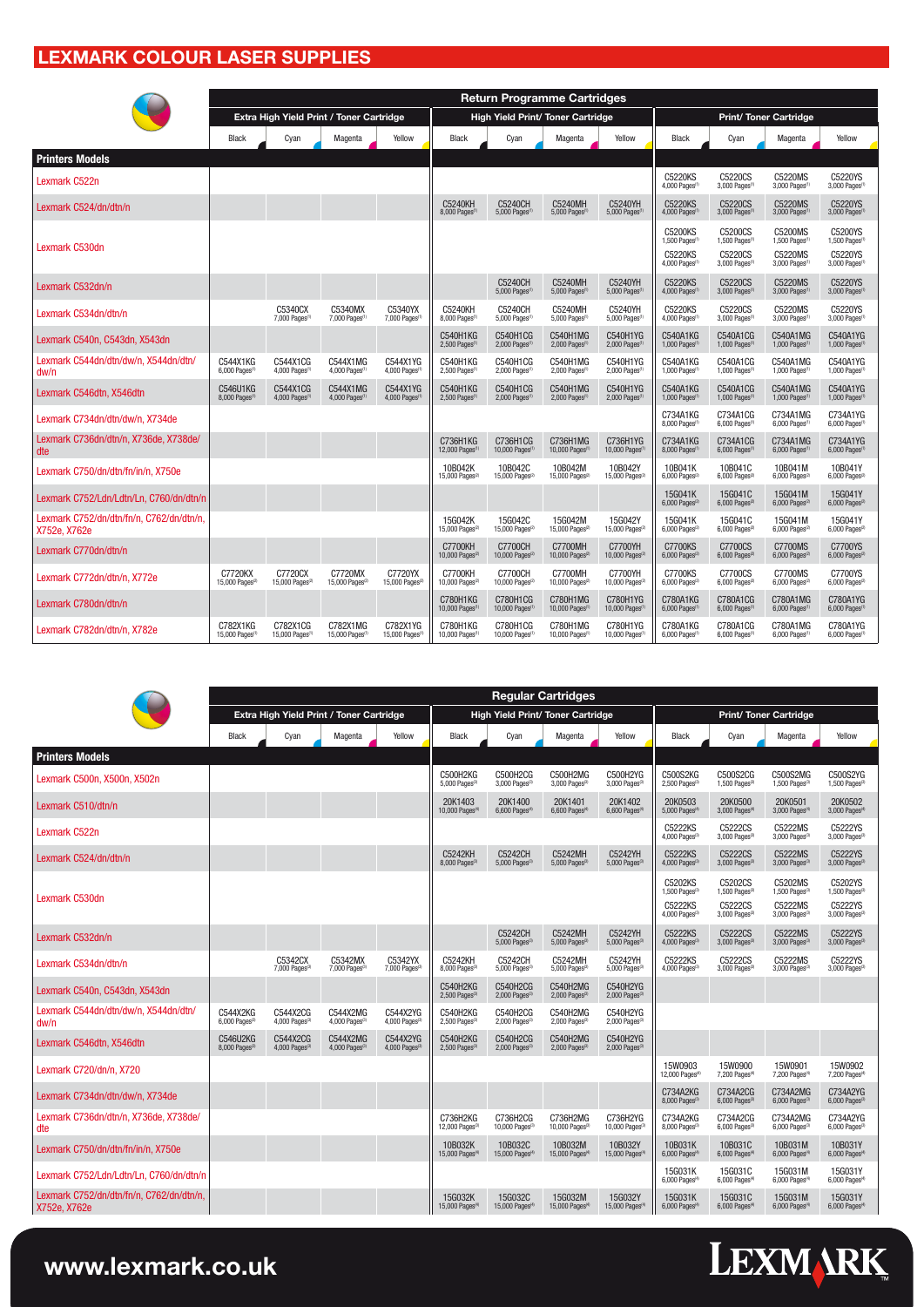#### **Lexmark Colour Laser Supplies**

|                                                 |                                        |                                          |                                        |                                        |                                                |                                         | <b>Regular Cartridges</b>                |                                                |                                              |                                               |                                          |                                         |
|-------------------------------------------------|----------------------------------------|------------------------------------------|----------------------------------------|----------------------------------------|------------------------------------------------|-----------------------------------------|------------------------------------------|------------------------------------------------|----------------------------------------------|-----------------------------------------------|------------------------------------------|-----------------------------------------|
|                                                 |                                        | Extra High Yield Print / Toner Cartridge |                                        |                                        |                                                |                                         | <b>High Yield Print/ Toner Cartridge</b> |                                                | <b>Print/Toner Cartridge</b>                 |                                               |                                          |                                         |
|                                                 | Black                                  | Cyan                                     | Magenta                                | Yellow                                 | Black                                          | Cyan                                    | Magenta                                  | Yellow                                         | Black                                        | Cyan                                          | Magenta                                  | Yellow                                  |
| <b>Printers Models</b>                          |                                        |                                          |                                        |                                        |                                                |                                         |                                          |                                                |                                              |                                               |                                          |                                         |
| Lexmark C770dn/dtn/n                            |                                        |                                          |                                        |                                        | C7702KH<br>10,000 Pages <sup>(4)</sup>         | C7702CH<br>10,000 Pages <sup>(4)</sup>  | C7702MH<br>10,000 Pages <sup>(4)</sup>   | C7702YH<br>10,000 Pages <sup>(4)</sup>         | C7702KS<br>6,000 Pages <sup>(4)</sup>        | C7702CS<br>6.000 Pages(4)                     | C7702MS<br>6,000 Pages <sup>(4)</sup>    | C7702YS<br>6,000 Pages <sup>(4)</sup>   |
| Lexmark C772dn/dtn/n, X772e                     | C7722KX<br>15,000 Pages <sup>(4</sup>  | C7722CX<br>15,000 Pages <sup>(4)</sup>   | C7722MX<br>15,000 Pages <sup>(4)</sup> | C7722YX<br>15,000 Pages <sup>(4)</sup> | C7702KH<br>10.000 Pages <sup>(4)</sup>         | C7702CH<br>10,000 Pages <sup>(4)</sup>  | C7702MH<br>10,000 Pages <sup>(4)</sup>   | C7702YH<br>10,000 Pages <sup>(4</sup>          | C7702KS<br>$6,000$ Pages <sup>(4)</sup>      | C7702CS<br>6,000 Pages <sup>(4)</sup>         | C7702MS<br>$6,000$ Pages <sup>(4)</sup>  | C7702YS<br>$6,000$ Pages <sup>(4)</sup> |
| Lexmark C780dn/dtn/n                            |                                        |                                          |                                        |                                        | C780H2KG<br>10,000 Pages(3)                    | C780H2CG<br>10,000 Pages(3)             | C780H2MG<br>10,000 Pages <sup>(3)</sup>  | C780H2YG<br>10.000 Pages <sup>(3)</sup>        | C780A2KG<br>6,000 Pages(3)                   | C780A2CG<br>6.000 Pages(3)                    | C780A2MG<br>6,000 Pages <sup>(3)</sup>   | C780A2YG<br>6,000 Pages(3)              |
| Lexmark C782dn/dtn/n, X782e                     | C782X2KG<br>15,000 Pages <sup>(3</sup> | C782X2CG<br>15,000 Pages <sup>(3</sup>   | C782X2MG<br>15,000 Pages(3)            | C782X2YG<br>15,000 $Paoes^{3}$         | C780H2KG<br>10,000 Pages(3)                    | C780H2CG<br>10,000 Pages <sup>(3)</sup> | C780H2MG<br>10,000 Pages <sup>(3)</sup>  | C780H2YG<br>10.000 Pages <sup>(3)</sup>        | C780A2KG<br>$6.000$ Pages <sup>(3)</sup>     | C780A2CG<br>$6.000$ Pages <sup>(3)</sup>      | C780A2MG<br>$6.000$ Pages <sup>(3)</sup> | C780A2YG<br>$6.000$ Pages <sup>(3</sup> |
| Lexmark C910/dn/fn/in/n, C912/dn/fn/n,<br>X912e |                                        |                                          |                                        |                                        |                                                |                                         |                                          |                                                | 12N0771<br>14,000 Pages <sup>®</sup>         | 12N0768<br>14,000 Pages <sup>(4)</sup>        | 12N0769<br>14,000 Pages <sup>(4</sup>    | 12N0770<br>14,000 Pages <sup>(4)</sup>  |
| Lexmark C920/dn/dtn/n                           |                                        |                                          |                                        |                                        |                                                |                                         |                                          |                                                | <b>C9202KH</b><br>15,000 Pages <sup>(4</sup> | <b>C9202CH</b><br>14,000 Pages <sup>(4)</sup> | C9202MH<br>14,000 Pages <sup>(4)</sup>   | C9202YH<br>14,000 Pages <sup>(4)</sup>  |
| Lexmark C935dn/dtn/dttn/hdn                     |                                        |                                          |                                        |                                        | <b>C930H2KG</b><br>38,000 Pages <sup>(3)</sup> | C930H2CG<br>24,000 Pages(3)             | C930H2MG<br>24,000 Pages <sup>(3)</sup>  | C930H2YG<br>24,000 Pages <sup>(3)</sup>        |                                              |                                               |                                          |                                         |
| Lexmark Optra C710/C710dn/C710n                 |                                        |                                          |                                        |                                        |                                                |                                         |                                          |                                                | 10E0043<br>10,000 Pages <sup>(5)</sup>       | 10E0040<br>10,000 Pages <sup>(4)</sup>        | 10E0041<br>10,000 Pages <sup>(4)</sup>   | 10E0042<br>10,000 Pages <sup>(4)</sup>  |
| Lexmark Optra SC 1275/n                         |                                        |                                          |                                        |                                        |                                                |                                         |                                          |                                                | 1361751<br>4.500 Pages <sup>(4)</sup>        | 1361752<br>3.500 Pages <sup>(4)</sup>         | 1361753<br>3.500 Pages <sup>(4)</sup>    | 1361754<br>3,500 Pages <sup>(4</sup>    |
| Lexmark X560dn/n                                |                                        |                                          |                                        |                                        | X560H2KG<br>10,000 Pages <sup>(3)</sup>        | X560H2CG<br>10,000 Pages(3)             | X560H2MG<br>10,000 Pages <sup>(3)</sup>  | <b>X560H2YG</b><br>10,000 Pages <sup>(3)</sup> |                                              | X560A2CG<br>4,000 Pages(3)                    | X560A2MG<br>4,000 Pages <sup>(3)</sup>   | X560A2YG<br>4,000 Pages <sup>(3)</sup>  |
| Lexmark X940e, X945e                            |                                        |                                          |                                        |                                        | X945X2KG<br>36,000 Pages(3)                    | X945X2CG<br>22,000 Pages(3)             | X945X2MG<br>22.000 Pages <sup>(3)</sup>  | X945X2YG<br>22.000 Pages <sup>(3)</sup>        |                                              |                                               |                                          |                                         |

|                                                                                                                                                                                                  | <b>Other Supplies</b>                   |                                             |                                                                                       |                                         |                          |                        |                                         |                          |                                 |                          |                                                        |
|--------------------------------------------------------------------------------------------------------------------------------------------------------------------------------------------------|-----------------------------------------|---------------------------------------------|---------------------------------------------------------------------------------------|-----------------------------------------|--------------------------|------------------------|-----------------------------------------|--------------------------|---------------------------------|--------------------------|--------------------------------------------------------|
|                                                                                                                                                                                                  | Photoconductor<br>Unit                  | Photoconductor<br>Packs                     | <b>Imaging Kits</b>                                                                   | <b>Coating Roll</b>                     | Fuser Oil/ Oil<br>Bottle | <b>Transfer Kit</b>    | Waste Toner Bottle Corona Charger       |                          | <b>Fuser Cleaning</b><br>Roller | <b>Fuser Unit</b>        | Staple Cartridges                                      |
| <b>Printers Models</b>                                                                                                                                                                           |                                         |                                             |                                                                                       |                                         |                          |                        |                                         |                          |                                 |                          |                                                        |
| Lexmark C500n, X500n, X502n                                                                                                                                                                      | C500X26G<br>120,000 Images              |                                             |                                                                                       |                                         |                          |                        | C500X27G<br>30,000 Images               |                          |                                 | C500X29G<br>60,000 Pages |                                                        |
| Lexmark C510/dtn/n                                                                                                                                                                               | 20K0504<br>40,000 Images                |                                             |                                                                                       |                                         |                          |                        | 20K0505<br>12,000 Images                |                          |                                 | C500X29G<br>60,000 Pages |                                                        |
| Lexmark C522n, C524/dn/dtn/n, C530dn,<br>C532dn/n. C534dn/dtn/n                                                                                                                                  | C53030X<br>20,000 Images                | C53034X<br>20,000 Images each               |                                                                                       |                                         |                          |                        | C52025X<br>25,000 Images <sup>(4)</sup> |                          |                                 |                          |                                                        |
| Lexmark C540n, C543dn, C544dn/dtn/dw/<br>n, C546dtn, X543dn, X544dn/dtn/dw/n,<br>X546dtn                                                                                                         |                                         |                                             | C540X71G<br>30,000 Pages each <sup>tc</sup><br>C540X74G<br>30,000 Pages each $^{(7)}$ |                                         |                          |                        | C540X75G(8)                             |                          |                                 |                          |                                                        |
| Lexmark C720/dn/n. X720                                                                                                                                                                          | 15W0904<br>40,000 Images                |                                             |                                                                                       |                                         | 15W0906<br>12,000 Pages  |                        | 15W0907<br>12,000 Images                | 15W0918<br>20,000 Images | 15W0905 <sup>(8)</sup>          | 15W0909 <sup>(8)</sup>   |                                                        |
| Lexmark C734dn/dtn/dw/n. C736dn/dtn/n.<br>X734de. X736de. X738de/dte                                                                                                                             | C734X20G<br>20,000 Pages                | C734X24G<br>20,000 Pages each               |                                                                                       |                                         |                          |                        | C734X77G<br>25,000 Pages <sup>(4</sup>  |                          |                                 |                          |                                                        |
| Lexmark C750/dn/dtn/fn/in/n, C752/Ldn/<br>Ldtn/Ln/dn/dtn/fn/n, C760/dn/dtn/n, C762/<br>dn/dtn/n, C770dn/dtn/n, C772dn/dtn/n,<br>C780dn/dtn/n, C782dn/dtn/n, X750e,<br>X752e, X762e, X772e, X782e |                                         |                                             |                                                                                       |                                         |                          |                        | 10B3100 <sup>(8)</sup>                  |                          |                                 |                          | 11K3188<br>9.000 Per Box                               |
| Lexmark C910/dn/fn/in/n, C912/dn/fn/n,<br>C920/dn/dtn/n. X912e                                                                                                                                   | 12N0773 <sub>(10)</sub><br>28,000 Pages | 12N0772<br>28,000 Pages each <sup>(9)</sup> |                                                                                       | C92035X <sub>(11)</sub><br>15,000 Pages |                          |                        |                                         |                          |                                 |                          | 11K3188<br>9.000 Per Box                               |
| Lexmark C935dn/dtn/dttn/hdn, X940e,<br>X945e                                                                                                                                                     | C930X72G(12)                            | C930X73G(13)                                |                                                                                       |                                         |                          |                        | C930X76G<br>30,000 Images               |                          |                                 |                          | 21Z0357<br>20,000 Per Box<br>25A0013<br>15,000 Per Box |
| Lexmark Optra C710/C710dn/C710n                                                                                                                                                                  |                                         |                                             |                                                                                       | 10E0044<br>15,000 Pages                 |                          | 10E0045 <sup>(8)</sup> |                                         |                          |                                 |                          |                                                        |

(1) Average continuous black or continuous composite CMY declared cartridge yield up to this number of standard pages in accordance with ISO/IEC 19798. Use and return empty only to Lexmark. (2) Use and return empty only to *on engine speed. (12) Page yield depends on engine speed. Black (13) Page yield depends on engine speed. CMY*

**LEXMARK**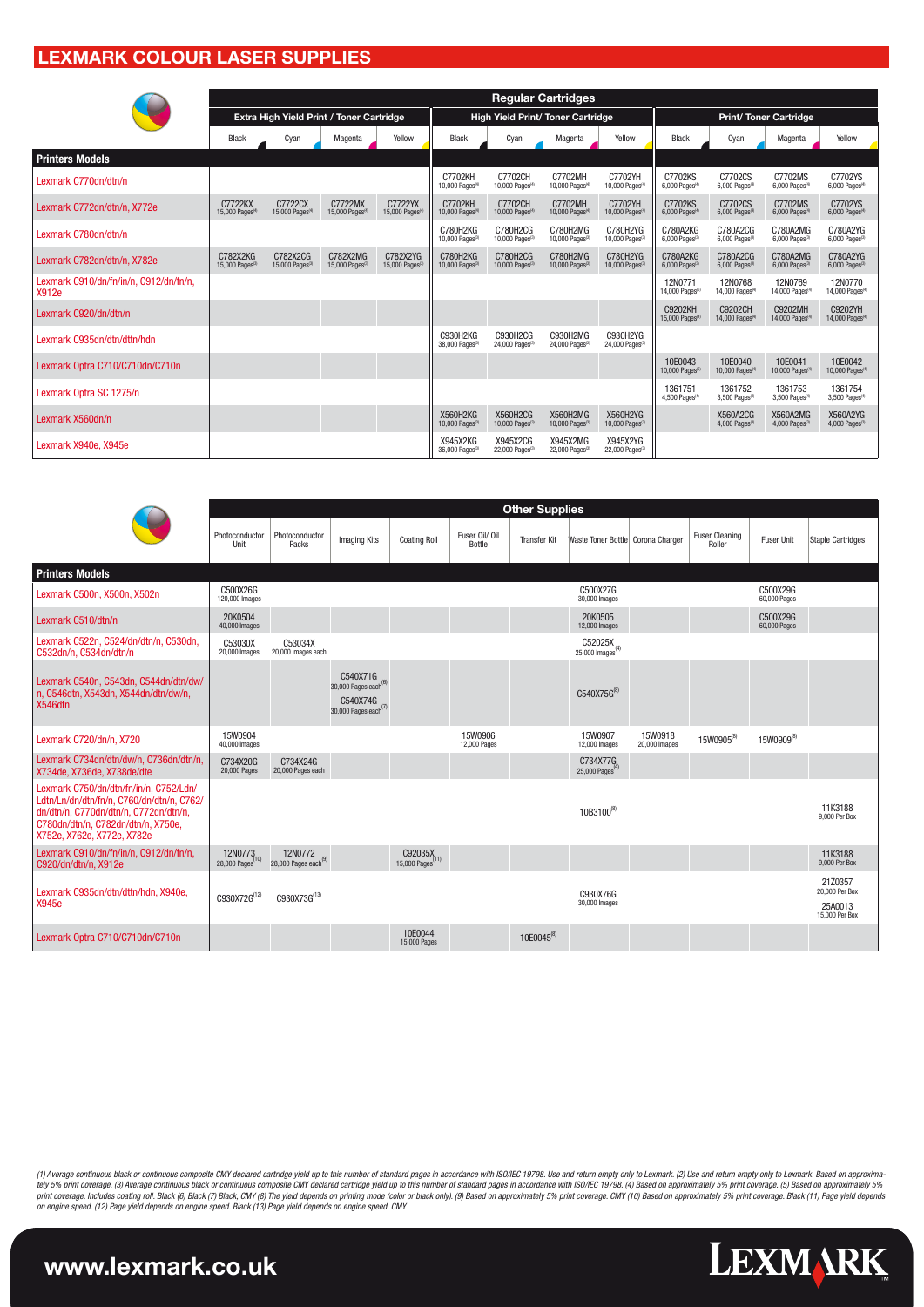### **LEXMARK INKJET SUPPLIES**

|                                                                                                                                                                                                      |                                | <b>Return Programme Print Cartridges</b> |                                |                                               |                                                                   |                                                                                       | <b>Regular Print Cartridges</b>             |                                                                                                                 |                                |                                                          |                                       |
|------------------------------------------------------------------------------------------------------------------------------------------------------------------------------------------------------|--------------------------------|------------------------------------------|--------------------------------|-----------------------------------------------|-------------------------------------------------------------------|---------------------------------------------------------------------------------------|---------------------------------------------|-----------------------------------------------------------------------------------------------------------------|--------------------------------|----------------------------------------------------------|---------------------------------------|
|                                                                                                                                                                                                      |                                | <b>High Yield</b>                        | <b>Standard</b>                |                                               |                                                                   | <b>High Yield</b>                                                                     |                                             | <b>Standard</b>                                                                                                 |                                | <b>Multipacks</b>                                        |                                       |
| <b>Printers Models</b>                                                                                                                                                                               | <b>Black XL</b>                | Tri-Colour XL                            | <b>Black</b>                   | <b>Tri-Colour</b>                             | <b>Black XL</b>                                                   | Tri-Colour XL                                                                         | <b>Black</b>                                | Tri-Colour                                                                                                      | Photo                          | Combo packs                                              | Twin packs                            |
| Lexmark 3200, 5000, 5700, 5770, 7000,<br>7200/V, Optra Color 40/45/45n, Z11, Z31                                                                                                                     |                                |                                          |                                |                                               | #70<br>12AX970E<br>600 Pages <sup>®</sup>                         |                                                                                       | #71<br>15MX971E<br>271 Pages                | #80<br>12A1980E<br>275 Pages                                                                                    |                                |                                                          | #70 + #70<br>80D2957                  |
| Lexmark F4270/X4270, X125, X4250, X63<br>X70, X73, X80, X83, X84, X85, Z42, Z43,<br>Z45, Z45se, Z51, Z52, Z53, Z54, Z54se                                                                            |                                |                                          |                                |                                               | #70<br>12AX970E<br>600 Pages                                      |                                                                                       | #71<br>15MX971E<br>271 Pages <sup>(2)</sup> | #20<br>15MX120E<br>450 Pages                                                                                    |                                | #20 + #70<br>80D2953 <sup>(4)</sup>                      | #70 + #70<br>80D2957                  |
| Lexmark Home Copier Plus, P4350, P6250,<br>P6350, P915, X3330, X3350, X5250,<br>X5270, X7170, X7310, X8350, Z815                                                                                     |                                |                                          |                                |                                               | #34XL<br>18C0034E<br>475 Pages                                    | #35XL<br>18C0035E<br>450 Pages                                                        | #32<br>18CX032E<br>200 Pages                | #33<br>18CX033E<br>190 Pages                                                                                    | #31<br>$1800031E^{(5)}$        | #31 + #33<br>80D2178<br>$#32 + #33$<br>80D2951           | $#32 + #32$<br>80D2956                |
| Lexmark P3120, P3150, P706, P707, Z703.<br>Z705, Z715                                                                                                                                                |                                |                                          |                                |                                               |                                                                   |                                                                                       | #50<br>17G0050E<br>410 Pages                | #20<br>15MX120E<br>450 Pages                                                                                    |                                |                                                          |                                       |
| Lexmark P315, P450                                                                                                                                                                                   |                                |                                          |                                |                                               |                                                                   | #35XL<br>18C0035E<br>450 Pages                                                        |                                             | #33<br>18CX033E<br>190 Pages                                                                                    |                                |                                                          |                                       |
| Lexmark X1110, X1130, X1150, X1170,<br>X1180, X1190, X1250, X1270, X2230,<br>X2240, X2250, X74, X75, Z13, Z23, Z25,<br>Z33, Z35, Z515, Z517, Z601, Z602, Z605,<br>Z612, Z614, Z615, Z617, Z640, Z645 |                                |                                          |                                |                                               | #16<br>10N0016E<br>410 Pages <sup>®</sup>                         | #26<br>10N0026E<br>275 Pages                                                          | #17<br>10NX217E<br>205 Pages                | #27<br><b>10NX227E</b><br>140 Pages                                                                             |                                | $#16 + #26$<br>80D2126<br>#17 + #27<br>80D2952           | #17 + #17<br>80D2954                  |
| Lexmark X2310, X2330, X2350, X2450,<br>X2470, X3470, Z735                                                                                                                                            |                                |                                          |                                |                                               |                                                                   |                                                                                       |                                             | #1<br>18CX781E<br>200 Pages <sup>"</sup>                                                                        |                                |                                                          |                                       |
| Lexmark X2500, X2510, X2530, X2550,<br>X5070, X5075, X5490, X5495                                                                                                                                    |                                |                                          | #28<br>18C1428E<br>175 Pages   | #29<br>18C1429E<br>150 Pages                  | #34XL<br>18C0034E<br>550 Pages <sup>12</sup>                      | #35XL<br>18C0035E<br>500 Pages                                                        | #28A<br>18C1528E<br>175 Pages               | #29A<br>18C1529E<br>150 Pages                                                                                   | #31<br>$18C0031E^{(5)}$        | #28 + #29<br>18C1520E                                    |                                       |
| Lexmark X2650, X2670, Z2320                                                                                                                                                                          |                                |                                          | #14<br>18C2090E<br>175 Pages   | #15<br>18C2110E<br>150 Pages <sup>®</sup>     |                                                                   |                                                                                       | #14A<br>18C2080E<br>175 Pages               | #15A<br>18C2100E<br>150 Pages                                                                                   | #31<br>18C0031E(5)             | $#14 + #15$<br>80D2979                                   |                                       |
| Lexmark X3530, X3550, X4530, X4550                                                                                                                                                                   |                                |                                          | #23<br>18C1523E<br>215 Pages   | #24<br>18C1524E<br>185 Pages <sup>®</sup>     | #34XL<br>18C0034E<br>550 Pages <sup>1</sup>                       | #35XL<br>18C0035E<br>500 Pages <sup>t</sup>                                           | #23A<br>18C1623E<br>215 Pages <sup>®</sup>  | #24A<br>18C1624E<br>185 Pages <sup>®</sup>                                                                      | #31<br>18C0031E(5)             | $#23 + #24$<br>18C1419E                                  |                                       |
| Lexmark X3650, X4650, X5650, X6650,<br>X6675, Z2420                                                                                                                                                  | #36XL<br>18C2170E<br>500 Pages | #37XL<br>18C2180E<br>500 Pages           | #36<br>18C2130E<br>175 Pages   | #37<br>18C2140E<br>150 Pages                  | #36XLA<br>18C2190E<br>500 Pages                                   | #37XLA<br>18C2200E<br>500 Pages                                                       | #36A<br>18C2150E<br>175 Pages               | #37A<br>18C2160E<br>150 Pages                                                                                   | #31<br>18C0031E(5)             | #36XL + #3 <u>7</u> XL<br>80D2978                        |                                       |
| Lexmark X4850, X4875, X6575, X7550,<br>X7675                                                                                                                                                         |                                |                                          | #42<br>18Y0142E<br>220 Pages   | #41<br>18Y0141E<br>210 Pages <sup>®</sup>     | #44XL<br>18Y0144E<br>500 Pages                                    | #43XL<br>18YX143E<br>500 Pages                                                        | #42A<br>18Y0342E<br>220 Pages               | #41A<br>18Y0341E<br>210 Pages                                                                                   | #40<br>18Y0340E <sup>(5)</sup> | #43XL + #44XL<br>80D2966                                 |                                       |
| Lexmark X4950, X4975/ve, X6570, Z1520                                                                                                                                                                |                                |                                          | #42<br>18Y0142E<br>220 Pages   | $#41$ 18Y0141E<br>210 Pages                   | #44XL<br>18Y0144E<br>485 Pages                                    | #43XL<br>18YX143E<br>500 Pages                                                        | #42A<br>18Y0342E<br>220 Pages               | #41A<br>18Y0341E<br>210 Pages                                                                                   | #40<br>18Y0340E(5)             | #43XL + #44XL<br>80D2966                                 |                                       |
| Lexmark X5130, X5150, X5190pro, X6150,<br>X6170, X6190pro, Z55, Z55se, z65                                                                                                                           |                                |                                          |                                |                                               |                                                                   |                                                                                       | #82<br>18L0032E<br>600 Pages <sup>(2)</sup> | #83<br><b>18LX042E</b> <sub>3</sub>                                                                             |                                |                                                          |                                       |
| Lexmark X5470                                                                                                                                                                                        |                                |                                          |                                |                                               | #34XL<br>18C0034E<br>550 Pages                                    | #35XL<br>18C0035E<br>500 Pages                                                        | 18CX032E<br>350 Pages                       | 18CX033E<br>280 Pages                                                                                           | #31<br>$1800031E^{(5)}$        | $#31 + #33$<br>80D2178<br>$#32 + #33$<br>$80D2951^{(4)}$ | $#32 + #32$<br>80D2956                |
| Lexmark X7350                                                                                                                                                                                        |                                |                                          |                                |                                               | #34XL<br>18C0034F<br>580 Pages                                    | #35XL<br>18C0035F<br>570 Pages                                                        | $#32$<br>18CX032F <sub>2</sub><br>295 Pages | $\frac{#33}{18}$<br>270 Pages                                                                                   | #31<br>$18C0031E^{(5)}$        | #31 + #33<br>80D2178<br>#32 + #33<br>80D2951             | $#32 + #32$<br>80D2956 <sup>(2)</sup> |
| Lexmark X9350                                                                                                                                                                                        |                                |                                          |                                |                                               | #44XL<br>18Y0144E <sub>9</sub>                                    | #43XL<br>1 <b>8YX143E</b><br>500 Pages <sup>®</sup>                                   |                                             |                                                                                                                 | #40<br>18Y0340E(5)             | #43XL + #44XL<br>80D2966                                 |                                       |
| Lexmark X9575                                                                                                                                                                                        |                                |                                          | $#42$<br>18Y0142E<br>220 Pages | $#41$<br>18Y0141E<br>210 Pages <sup>®</sup>   | #44XL<br>18Y0144E<br>540 Pages                                    | #43XL<br>1 <b>8YX143E</b><br>500 Pages <sup>(9)</sup>                                 | #42A<br>18Y0342E<br>220 Pages               | $#41A$<br>18Y0341E<br>210 Pages                                                                                 | #40<br>18Y0340E <sup>(5)</sup> | #43XL + #44XL<br>80D2966                                 |                                       |
| Lexmark Z12, Z22, Z32                                                                                                                                                                                |                                |                                          |                                |                                               |                                                                   |                                                                                       | #50<br>17G0050E<br>410 Pages <sup>®</sup>   | #60<br>17G0060E<br>225 Pages <sup>(1</sup>                                                                      |                                |                                                          |                                       |
| Lexmark Z1300, Z1320                                                                                                                                                                                 |                                |                                          | #28<br>18C1428F<br>175 Pages   | #29<br>18C1429E<br>150 Pages <sup>®</sup>     | #34XL<br><b>18C0034E</b> <sub>2</sub><br>500 Pages <sup>(2)</sup> | $\begin{array}{c} \text{\#35XL} \\ \textbf{1800035E} \\ \text{550 Pages} \end{array}$ | #28A<br>18C1528E<br>175 Pages               | $\begin{array}{c} \text{\#29A} \\ \text{\textbf{18C1529E}} \\ \text{\textbf{150 Pages}^{\text{9}}} \end{array}$ | #31<br>18C0031E(5)             | #28 + #29<br>18C1520E                                    |                                       |
| Lexmark Z1410                                                                                                                                                                                        |                                |                                          | #23<br>18C1523E<br>215 Pages   | $#24$<br>18C1524E<br>185 Pages <sup>(8)</sup> | #34XL<br>18C0034E<br>500 Pages <sup>12</sup>                      | #35XL<br>18C0035E <sub>3</sub>                                                        | #23A<br>18C1623E<br>215 Pages <sup>®</sup>  | #24A<br>18C1624E<br>185 Pages <sup>®</sup>                                                                      | #31<br>$1800031E^{(5)}$        | $#23 + #24$<br>18C1419E                                  |                                       |
| Lexmark Z1420                                                                                                                                                                                        |                                |                                          | #23<br>18C1523F<br>215 Pages   | #24<br>18C1524E<br>185 Pages <sup>®</sup>     | #34XL<br>18C0034E<br>510 Pages <sup>12</sup>                      | #35XL<br>18C0035E<br>500 Pages <sup>®</sup>                                           | #23A<br>18C1623E<br>215 Pages <sup>®</sup>  | #24A<br>18C1624E<br>185 Pages <sup>®</sup>                                                                      | #31<br>18C0031E(5)             | $#23 + #24$<br>18C1419E                                  |                                       |
| Lexmark Z845                                                                                                                                                                                         |                                |                                          | #28<br>18C1428E<br>175 Pages   | #29<br>18C1429E<br>150 Pages                  | #34XL<br>18C0034E<br>400 Pages <sup>®</sup>                       | #35XL<br>18C0035E<br>475 Pages                                                        | #28A<br>18C1528E<br>175 Pages               | #29A<br>18C1529E<br>150 Pages                                                                                   | #31<br>18C0031E(5)             | #28 + #29<br>18C1520E                                    |                                       |